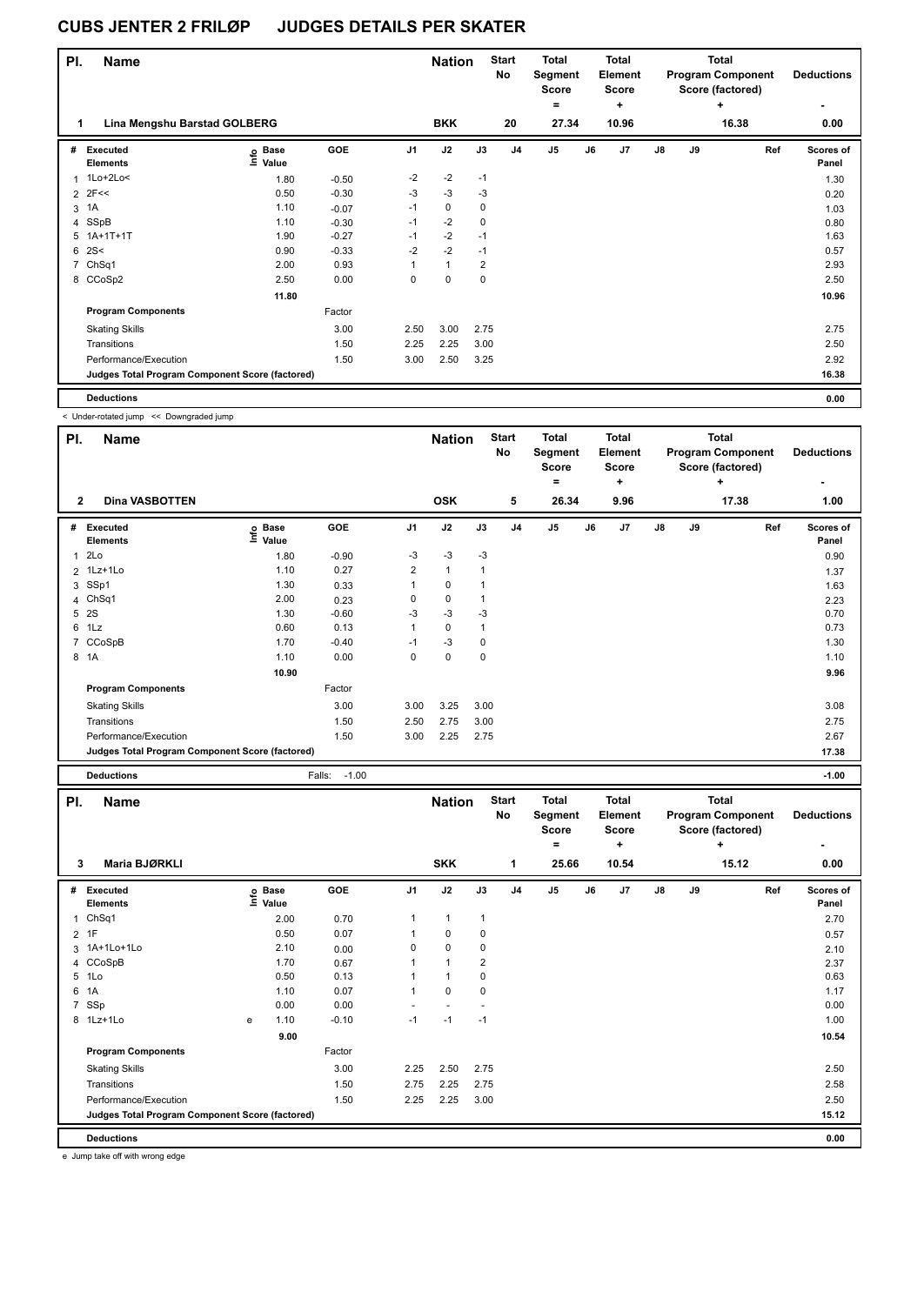| PI. | <b>Name</b>                                     |                   |         | <b>Nation</b>  |              | <b>Start</b><br>No | <b>Total</b><br>Segment<br><b>Score</b> |                | <b>Total</b><br>Element<br>Score |      |               | <b>Total</b><br><b>Program Component</b><br>Score (factored) | <b>Deductions</b> |                    |
|-----|-------------------------------------------------|-------------------|---------|----------------|--------------|--------------------|-----------------------------------------|----------------|----------------------------------|------|---------------|--------------------------------------------------------------|-------------------|--------------------|
|     |                                                 |                   |         |                |              |                    |                                         | $\equiv$       |                                  | ÷    |               |                                                              | ٠                 | ٠                  |
| 4   | <b>Karin Emilie PETTERSEN</b>                   |                   |         |                | OI           |                    | 11                                      | 23.62          |                                  | 9.62 |               |                                                              | 14.00             | 0.00               |
| #   | Executed<br><b>Elements</b>                     | e Base<br>⊆ Value | GOE     | J <sub>1</sub> | J2           | J3                 | J <sub>4</sub>                          | J <sub>5</sub> | J6                               | J7   | $\mathsf{J}8$ | J9                                                           | Ref               | Scores of<br>Panel |
|     | 1 1Lz+1Lo+1Lo                                   | 1.60              | 0.07    | 0              | 0            | $\mathbf{1}$       |                                         |                |                                  |      |               |                                                              |                   | 1.67               |
|     | 2 CoSpB                                         | 1.50              | 0.17    | 1              | $\mathbf 0$  | 0                  |                                         |                |                                  |      |               |                                                              |                   | 1.67               |
|     | $3$ 1F                                          | 0.50              | 0.13    |                | $\mathbf{1}$ | 0                  |                                         |                |                                  |      |               |                                                              |                   | 0.63               |
| 4   | 2Lo<                                            | 1.30              | $-0.90$ | $-3$           | $-3$         | $-3$               |                                         |                |                                  |      |               |                                                              |                   | 0.40               |
| 5   | ChSp1                                           | 2.00              | 0.47    | 1              | $\pmb{0}$    | 1                  |                                         |                |                                  |      |               |                                                              |                   | 2.47               |
|     | 6 1A<+SEQ                                       | 0.64              | $-0.53$ | $-3$           | $-2$         | $-3$               |                                         |                |                                  |      |               |                                                              |                   | 0.11               |
|     | 7 1Lz                                           | 0.60              | 0.00    | 0              | $\pmb{0}$    | 0                  |                                         |                |                                  |      |               |                                                              |                   | 0.60               |
|     | 8 CCoSp1                                        | 2.00              | 0.07    | 0              | $-1$         | 1                  |                                         |                |                                  |      |               |                                                              |                   | 2.07               |
|     |                                                 | 10.14             |         |                |              |                    |                                         |                |                                  |      |               |                                                              |                   | 9.62               |
|     | <b>Program Components</b>                       |                   | Factor  |                |              |                    |                                         |                |                                  |      |               |                                                              |                   |                    |
|     | <b>Skating Skills</b>                           |                   | 3.00    | 2.50           | 2.00         | 2.50               |                                         |                |                                  |      |               |                                                              |                   | 2.33               |
|     | Transitions                                     |                   | 1.50    | 2.25           | 2.50         | 2.75               |                                         |                |                                  |      |               |                                                              |                   | 2.50               |
|     | Performance/Execution                           |                   | 1.50    | 2.00           | 1.75         | 2.75               |                                         |                |                                  |      |               |                                                              |                   | 2.17               |
|     | Judges Total Program Component Score (factored) |                   |         |                |              |                    |                                         |                |                                  |      |               |                                                              |                   | 14.00              |
|     | <b>Deductions</b>                               |                   |         |                |              |                    |                                         |                |                                  |      |               |                                                              |                   | 0.00               |

< Under-rotated jump

| PI.            | <b>Name</b>                                     |                   |            |                | <b>Nation</b> |      | <b>Start</b><br>No | <b>Total</b><br>Segment<br><b>Score</b> |    | <b>Total</b><br>Element<br><b>Score</b> |               |    | <b>Total</b><br><b>Program Component</b><br>Score (factored) | <b>Deductions</b>  |
|----------------|-------------------------------------------------|-------------------|------------|----------------|---------------|------|--------------------|-----------------------------------------|----|-----------------------------------------|---------------|----|--------------------------------------------------------------|--------------------|
|                |                                                 |                   |            |                |               |      |                    | ۰                                       |    | ٠                                       |               |    | ÷                                                            |                    |
| 5              | Jenny Persen GJERVAN                            |                   |            |                | <b>TSK</b>    |      | 17                 | 23.00                                   |    | 9.60                                    |               |    | 13.40                                                        | 0.00               |
| #              | Executed<br><b>Elements</b>                     | e Base<br>⊑ Value | <b>GOE</b> | J <sub>1</sub> | J2            | J3   | J <sub>4</sub>     | J <sub>5</sub>                          | J6 | J <sub>7</sub>                          | $\mathsf{J}8$ | J9 | Ref                                                          | Scores of<br>Panel |
| 1              | 1A+1Lo                                          | 1.60              | 0.00       | 0              | 0             | 0    |                    |                                         |    |                                         |               |    |                                                              | 1.60               |
| 2              | 2S                                              | 1.30              | $-0.60$    | -3             | $-3$          | $-3$ |                    |                                         |    |                                         |               |    |                                                              | 0.70               |
|                | 3 CCoSpB                                        | 1.70              | $-0.40$    | $-1$           | $-1$          | $-2$ |                    |                                         |    |                                         |               |    |                                                              | 1.30               |
|                | 4 ChSq1                                         | 2.00              | 0.07       | 0              | $-1$          |      |                    |                                         |    |                                         |               |    |                                                              | 2.07               |
| 5              | 1A                                              | 1.10              | 0.00       | 0              | 0             | 0    |                    |                                         |    |                                         |               |    |                                                              | 1.10               |
| 6              | 1F                                              | 0.50              | 0.00       | 0              | $\mathbf 0$   | 0    |                    |                                         |    |                                         |               |    |                                                              | 0.50               |
| $\overline{7}$ | 1Lz+1Lo+1F                                      | 1.60              | $-0.07$    | $-1$           | $\mathbf 0$   | $-1$ |                    |                                         |    |                                         |               |    |                                                              | 1.53               |
|                | 8 SSpB                                          | 1.10              | $-0.30$    | $-1$           | $-1$          | $-1$ |                    |                                         |    |                                         |               |    |                                                              | 0.80               |
|                |                                                 | 10.90             |            |                |               |      |                    |                                         |    |                                         |               |    |                                                              | 9.60               |
|                | <b>Program Components</b>                       |                   | Factor     |                |               |      |                    |                                         |    |                                         |               |    |                                                              |                    |
|                | <b>Skating Skills</b>                           |                   | 3.00       | 2.00           | 2.25          | 2.25 |                    |                                         |    |                                         |               |    |                                                              | 2.17               |
|                | Transitions                                     |                   | 1.50       | 2.25           | 2.00          | 2.25 |                    |                                         |    |                                         |               |    |                                                              | 2.17               |
|                | Performance/Execution                           |                   | 1.50       | 2.50           | 2.25          | 2.50 |                    |                                         |    |                                         |               |    |                                                              | 2.42               |
|                | Judges Total Program Component Score (factored) |                   |            |                |               |      |                    |                                         |    |                                         |               |    |                                                              | 13.40              |
|                | <b>Deductions</b>                               |                   |            |                |               |      |                    |                                         |    |                                         |               |    |                                                              | 0.00               |

| PI.            | <b>Name</b>                                     |                              |         |                | <b>Nation</b> |      | <b>Start</b><br>No | <b>Total</b><br>Segment<br><b>Score</b><br>= |    | <b>Total</b><br>Element<br>Score<br>٠ |               |    | <b>Total</b><br><b>Program Component</b><br>Score (factored)<br>٠ | <b>Deductions</b>  |
|----------------|-------------------------------------------------|------------------------------|---------|----------------|---------------|------|--------------------|----------------------------------------------|----|---------------------------------------|---------------|----|-------------------------------------------------------------------|--------------------|
| 6              | <b>Tuva WESTBY MARTINSEN</b>                    |                              |         |                | <b>RKK</b>    |      | 19                 | 21.44                                        |    | 8.69                                  |               |    | 12.75                                                             | 0.00               |
| #              | Executed<br><b>Elements</b>                     | <b>Base</b><br>١nf٥<br>Value | GOE     | J <sub>1</sub> | J2            | J3   | J <sub>4</sub>     | J <sub>5</sub>                               | J6 | J7                                    | $\mathsf{J}8$ | J9 | Ref                                                               | Scores of<br>Panel |
| 1              | 1F                                              | 0.50                         | 0.00    | 0              | $\mathbf 0$   | 0    |                    |                                              |    |                                       |               |    |                                                                   | 0.50               |
| 2              | 1A                                              | 1.10                         | $-0.60$ | $-3$           | $-3$          | $-3$ |                    |                                              |    |                                       |               |    |                                                                   | 0.50               |
| 3              | CoSpB                                           | 1.50                         | 0.17    | 0              | $\mathbf 0$   | 1    |                    |                                              |    |                                       |               |    |                                                                   | 1.67               |
| 4              | 1A+SEQ                                          | 0.88                         | $-0.13$ | 0              | $\mathbf 0$   | $-2$ |                    |                                              |    |                                       |               |    |                                                                   | 0.75               |
|                | 5 ChSq1                                         | 2.00                         | $-0.33$ | 0              | $-1$          | $-1$ |                    |                                              |    |                                       |               |    |                                                                   | 1.67               |
|                | 6 1Lz+1T+1Lo                                    | 1.50                         | 0.00    | 0              | 0             | 0    |                    |                                              |    |                                       |               |    |                                                                   | 1.50               |
| $\overline{7}$ | 1F                                              | 0.50                         | $-0.03$ | $-1$           | 0             | 0    |                    |                                              |    |                                       |               |    |                                                                   | 0.47               |
| 8              | SSp1                                            | 1.30                         | 0.33    | 0              | 1             | 1    |                    |                                              |    |                                       |               |    |                                                                   | 1.63               |
|                |                                                 | 9.28                         |         |                |               |      |                    |                                              |    |                                       |               |    |                                                                   | 8.69               |
|                | <b>Program Components</b>                       |                              | Factor  |                |               |      |                    |                                              |    |                                       |               |    |                                                                   |                    |
|                | <b>Skating Skills</b>                           |                              | 3.00    | 2.50           | 2.00          | 2.25 |                    |                                              |    |                                       |               |    |                                                                   | 2.25               |
|                | Transitions                                     |                              | 1.50    | 2.00           | 1.75          | 2.25 |                    |                                              |    |                                       |               |    |                                                                   | 2.00               |
|                | Performance/Execution                           |                              | 1.50    | 2.25           | 1.75          | 2.00 |                    |                                              |    |                                       |               |    |                                                                   | 2.00               |
|                | Judges Total Program Component Score (factored) |                              |         |                |               |      |                    |                                              |    |                                       |               |    |                                                                   | 12.75              |
|                | <b>Deductions</b>                               |                              |         |                |               |      |                    |                                              |    |                                       |               |    |                                                                   | 0.00               |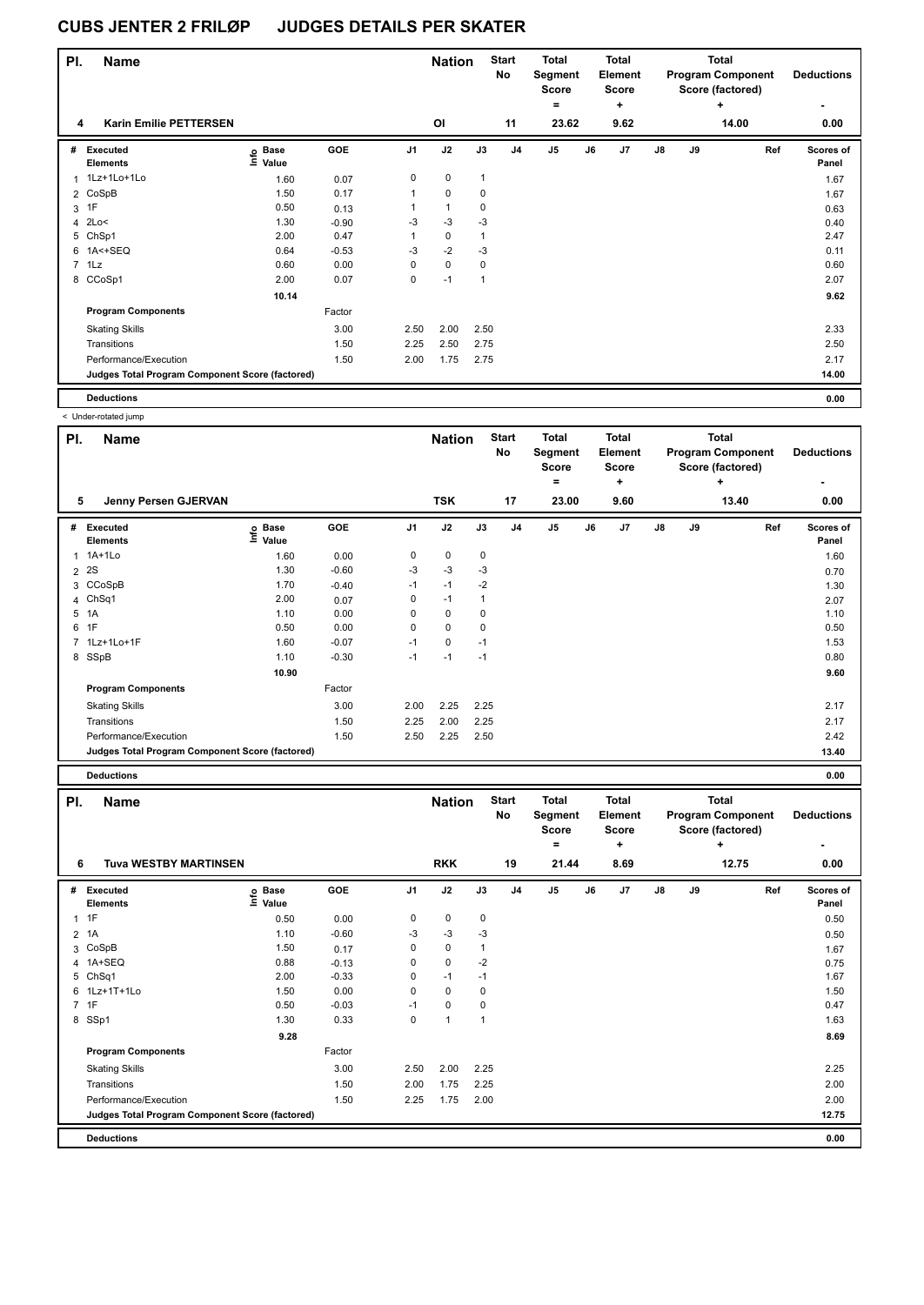| PI. | <b>Name</b>                                     |                   |         |                | <b>Nation</b> |                | <b>Start</b><br>No | <b>Total</b><br>Segment<br>Score<br>$\equiv$ |    | <b>Total</b><br>Element<br>Score<br>٠ |               |    | <b>Total</b><br><b>Program Component</b><br>Score (factored)<br>÷ | <b>Deductions</b>         |
|-----|-------------------------------------------------|-------------------|---------|----------------|---------------|----------------|--------------------|----------------------------------------------|----|---------------------------------------|---------------|----|-------------------------------------------------------------------|---------------------------|
| 7   | <b>Anne Hoff IHLEN</b>                          |                   |         |                | <b>BKK</b>    |                | 14                 | 21.14                                        |    | 9.88                                  |               |    | 11.26                                                             | 0.00                      |
| #   | Executed<br><b>Elements</b>                     | e Base<br>⊆ Value | GOE     | J <sub>1</sub> | J2            | J3             | J4                 | J <sub>5</sub>                               | J6 | J7                                    | $\mathsf{J}8$ | J9 | Ref                                                               | <b>Scores of</b><br>Panel |
|     | $1$ 1F                                          | 0.50              | 0.00    | 0              | $\mathbf 0$   | $\pmb{0}$      |                    |                                              |    |                                       |               |    |                                                                   | 0.50                      |
|     | 2 ChSq1                                         | 2.00              | 0.47    | 1              | $\mathbf 0$   | $\overline{1}$ |                    |                                              |    |                                       |               |    |                                                                   | 2.47                      |
|     | 3 1Lo+1Lo                                       | 1.00              | 0.00    | 0              | $\mathbf 0$   | 0              |                    |                                              |    |                                       |               |    |                                                                   | 1.00                      |
|     | 4 CCoSp1                                        | 2.00              | 0.17    | 0              | $\mathbf 0$   | 1              |                    |                                              |    |                                       |               |    |                                                                   | 2.17                      |
| 5   | 1Lz                                             | 0.60              | $-0.03$ | 0              | $-1$          | 0              |                    |                                              |    |                                       |               |    |                                                                   | 0.57                      |
| 6   | 1Lo                                             | 0.50              | 0.00    | 0              | $\mathbf 0$   | 0              |                    |                                              |    |                                       |               |    |                                                                   | 0.50                      |
| 7   | SSp1                                            | 1.30              | 0.50    | 1              | $\mathbf 0$   | $\overline{2}$ |                    |                                              |    |                                       |               |    |                                                                   | 1.80                      |
|     | 8 1F+1Lo+Lo                                     | 1.00              | $-0.13$ | $-1$           | $-2$          | $-1$           |                    |                                              |    |                                       |               |    |                                                                   | 0.87                      |
|     |                                                 | 8.90              |         |                |               |                |                    |                                              |    |                                       |               |    |                                                                   | 9.88                      |
|     | <b>Program Components</b>                       |                   | Factor  |                |               |                |                    |                                              |    |                                       |               |    |                                                                   |                           |
|     | <b>Skating Skills</b>                           |                   | 3.00    | 1.75           | 1.75          | 2.50           |                    |                                              |    |                                       |               |    |                                                                   | 2.00                      |
|     | Transitions                                     |                   | 1.50    | 1.25           | 1.50          | 2.25           |                    |                                              |    |                                       |               |    |                                                                   | 1.67                      |
|     | Performance/Execution                           |                   | 1.50    | 1.50           | 1.50          | 2.50           |                    |                                              |    |                                       |               |    |                                                                   | 1.83                      |
|     | Judges Total Program Component Score (factored) |                   |         |                |               |                |                    |                                              |    |                                       |               |    |                                                                   | 11.26                     |

| <b>Deductions</b> |  | 0.00 |
|-------------------|--|------|
|                   |  |      |

| PI. | <b>Name</b>                                     |   |                            |            |                | <b>Nation</b>  |             | <b>Start</b><br>No | Total<br>Segment<br><b>Score</b><br>۰ |    | <b>Total</b><br>Element<br><b>Score</b><br>÷ |               |    | <b>Total</b><br><b>Program Component</b><br>Score (factored)<br>÷ | <b>Deductions</b>  |
|-----|-------------------------------------------------|---|----------------------------|------------|----------------|----------------|-------------|--------------------|---------------------------------------|----|----------------------------------------------|---------------|----|-------------------------------------------------------------------|--------------------|
| 8   | <b>Oda GUNDERSEN</b>                            |   |                            |            |                | <b>AKK</b>     |             | 16                 | 20.36                                 |    | 7.10                                         |               |    | 13.26                                                             | 0.00               |
| #   | Executed<br><b>Elements</b>                     |   | e Base<br>E Value<br>Value | <b>GOE</b> | J <sub>1</sub> | J2             | J3          | J <sub>4</sub>     | J <sub>5</sub>                        | J6 | J7                                           | $\mathsf{J}8$ | J9 | Ref                                                               | Scores of<br>Panel |
|     | $1 \t1A$                                        |   | 1.10                       | 0.00       | 0              | 0              | $\mathbf 0$ |                    |                                       |    |                                              |               |    |                                                                   | 1.10               |
|     | 2 1S+1Lo                                        |   | 0.90                       | $-0.03$    | $\Omega$       | $-1$           | $\mathbf 0$ |                    |                                       |    |                                              |               |    |                                                                   | 0.87               |
|     | 3 ChSq1                                         |   | 2.00                       | 0.23       | 0              | $\overline{1}$ | $\mathbf 0$ |                    |                                       |    |                                              |               |    |                                                                   | 2.23               |
|     | 4 USpB                                          |   | 1.00                       | $-0.10$    | $-1$           | 0              | $\mathbf 0$ |                    |                                       |    |                                              |               |    |                                                                   | 0.90               |
|     | 5 1Lz+1T+1Lo                                    | e | 1.50                       | $-0.10$    | $-1$           | $-1$           | $-1$        |                    |                                       |    |                                              |               |    |                                                                   | 1.40               |
|     | 6 1T                                            |   | 0.40                       | $-0.07$    | 0              | 0              | $-2$        |                    |                                       |    |                                              |               |    |                                                                   | 0.33               |
|     | 7 1F                                            |   | 0.50                       | $-0.23$    | $-3$           | $-2$           | $-2$        |                    |                                       |    |                                              |               |    |                                                                   | 0.27               |
|     | 8 CSp                                           |   | 0.00                       | 0.00       |                |                |             |                    |                                       |    |                                              |               |    |                                                                   | 0.00               |
|     |                                                 |   | 7.40                       |            |                |                |             |                    |                                       |    |                                              |               |    |                                                                   | 7.10               |
|     | <b>Program Components</b>                       |   |                            | Factor     |                |                |             |                    |                                       |    |                                              |               |    |                                                                   |                    |
|     | <b>Skating Skills</b>                           |   |                            | 3.00       | 2.50           | 2.00           | 2.25        |                    |                                       |    |                                              |               |    |                                                                   | 2.25               |
|     | Transitions                                     |   |                            | 1.50       | 2.00           | 1.75           | 2.00        |                    |                                       |    |                                              |               |    |                                                                   | 1.92               |
|     | Performance/Execution                           |   |                            | 1.50       | 2.25           | 2.50           | 2.50        |                    |                                       |    |                                              |               |    |                                                                   | 2.42               |
|     | Judges Total Program Component Score (factored) |   |                            |            |                |                |             |                    |                                       |    |                                              |               |    |                                                                   | 13.26              |
|     | <b>Deductions</b>                               |   |                            |            |                |                |             |                    |                                       |    |                                              |               |    |                                                                   | 0.00               |

e Jump take off with wrong edge

| PI. | <b>Name</b>                                     |                            |         |          | <b>Nation</b> |      | <b>Start</b><br>No | Total<br>Segment<br><b>Score</b><br>٠ |    | <b>Total</b><br>Element<br><b>Score</b><br>÷ |    |    | <b>Total</b><br><b>Program Component</b><br>Score (factored)<br>٠ | <b>Deductions</b>         |
|-----|-------------------------------------------------|----------------------------|---------|----------|---------------|------|--------------------|---------------------------------------|----|----------------------------------------------|----|----|-------------------------------------------------------------------|---------------------------|
| 9   | <b>Una BRATTETEIG</b>                           |                            |         |          | <b>BKK</b>    |      | 12                 | 20.33                                 |    | 8.83                                         |    |    | 11.50                                                             | 0.00                      |
| #   | <b>Executed</b><br><b>Elements</b>              | e Base<br>E Value<br>Value | GOE     | J1       | J2            | J3   | J <sub>4</sub>     | J <sub>5</sub>                        | J6 | J7                                           | J8 | J9 | Ref                                                               | <b>Scores of</b><br>Panel |
|     | 2Lo<<                                           | 0.50                       | $-0.30$ | $-3$     | $-3$          | $-3$ |                    |                                       |    |                                              |    |    |                                                                   | 0.20                      |
|     | $2$ 1 Lz                                        | 0.60                       | 0.00    | 0        | 0             | 0    |                    |                                       |    |                                              |    |    |                                                                   | 0.60                      |
| 3   | Ch <sub>Sq1</sub>                               | 2.00                       | 0.23    | 0        | 0             |      |                    |                                       |    |                                              |    |    |                                                                   | 2.23                      |
|     | 4 SSpB                                          | 1.10                       | 0.33    | 0        | $\mathbf 0$   | 2    |                    |                                       |    |                                              |    |    |                                                                   | 1.43                      |
|     | 5 1F+1Lo+1T                                     | 1.40                       | $-0.07$ | $-1$     | $-1$          | 0    |                    |                                       |    |                                              |    |    |                                                                   | 1.33                      |
| 6   | 1Lo+1Lo                                         | 1.00                       | $-0.03$ | 0        | $-1$          | 0    |                    |                                       |    |                                              |    |    |                                                                   | 0.97                      |
|     | 7 1F                                            | 0.50                       | $-0.03$ | $\Omega$ | $-1$          | 0    |                    |                                       |    |                                              |    |    |                                                                   | 0.47                      |
|     | 8 CoSp1                                         | 1.70                       | $-0.10$ | 0        | $\mathbf 0$   | $-1$ |                    |                                       |    |                                              |    |    |                                                                   | 1.60                      |
|     |                                                 | 8.80                       |         |          |               |      |                    |                                       |    |                                              |    |    |                                                                   | 8.83                      |
|     | <b>Program Components</b>                       |                            | Factor  |          |               |      |                    |                                       |    |                                              |    |    |                                                                   |                           |
|     | <b>Skating Skills</b>                           |                            | 3.00    | 1.75     | 1.50          | 2.25 |                    |                                       |    |                                              |    |    |                                                                   | 1.83                      |
|     | Transitions                                     |                            | 1.50    | 1.50     | 1.75          | 2.25 |                    |                                       |    |                                              |    |    |                                                                   | 1.83                      |
|     | Performance/Execution                           |                            | 1.50    | 1.75     | 1.75          | 3.00 |                    |                                       |    |                                              |    |    |                                                                   | 2.17                      |
|     | Judges Total Program Component Score (factored) |                            |         |          |               |      |                    |                                       |    |                                              |    |    |                                                                   | 11.50                     |
|     | <b>Deductions</b>                               |                            |         |          |               |      |                    |                                       |    |                                              |    |    |                                                                   | 0.00                      |

<< Downgraded jump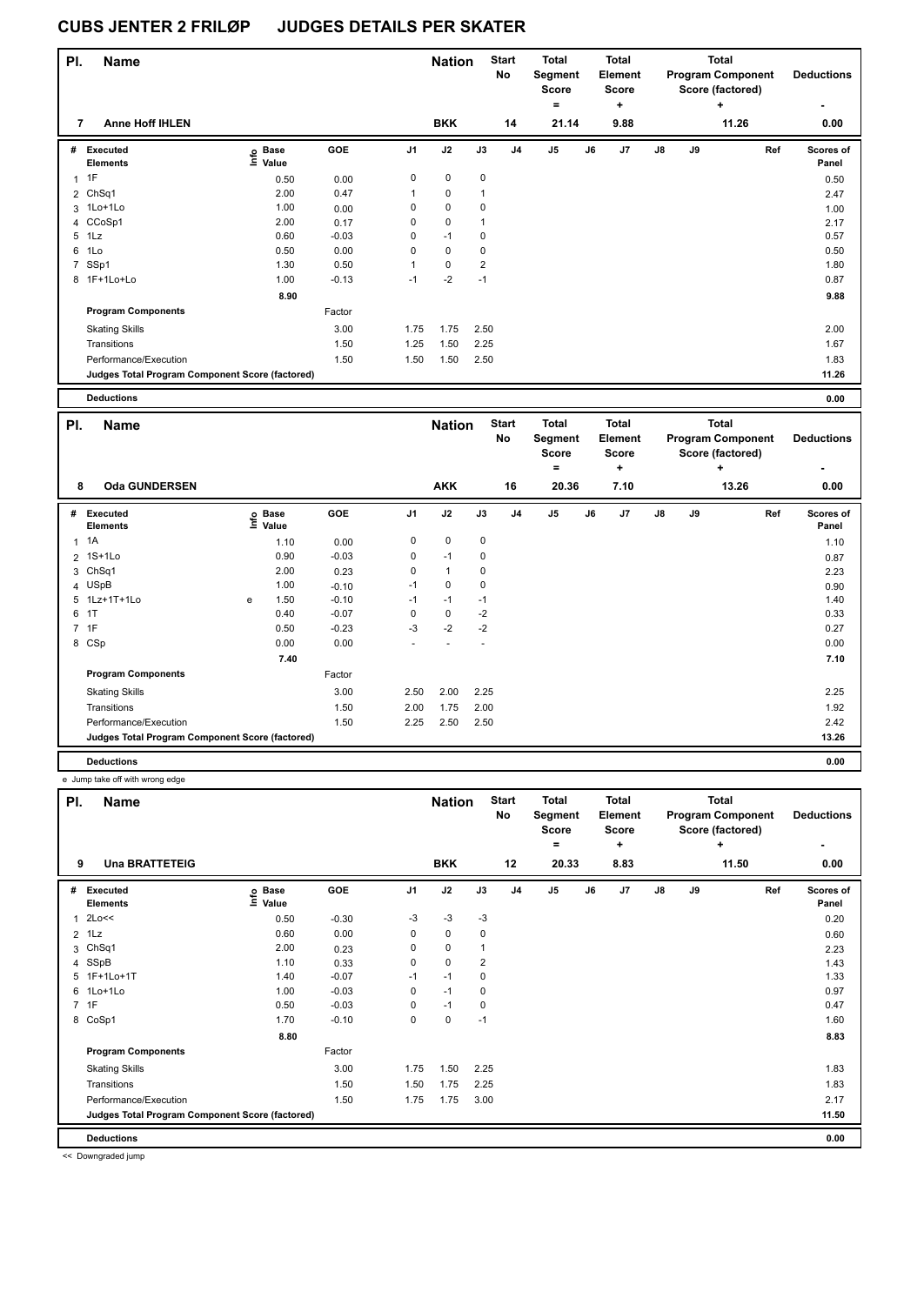| PI.            | <b>Name</b>                                     |                   |         |                          | <b>Nation</b>            |             | <b>Start</b><br>No | <b>Total</b><br>Segment<br><b>Score</b><br>= |    | <b>Total</b><br>Element<br><b>Score</b><br>÷ |    |    | <b>Total</b><br><b>Program Component</b><br>Score (factored)<br>٠ | <b>Deductions</b><br>۰ |
|----------------|-------------------------------------------------|-------------------|---------|--------------------------|--------------------------|-------------|--------------------|----------------------------------------------|----|----------------------------------------------|----|----|-------------------------------------------------------------------|------------------------|
| 10             | Lisa LIND                                       |                   |         |                          | <b>RKK</b>               |             | 22                 | 18.50                                        |    | 5.64                                         |    |    | 12.86                                                             | 0.00                   |
| #              | Executed<br><b>Elements</b>                     | e Base<br>⊆ Value | GOE     | J <sub>1</sub>           | J2                       | J3          | J <sub>4</sub>     | J <sub>5</sub>                               | J6 | J <sub>7</sub>                               | J8 | J9 | Ref                                                               | Scores of<br>Panel     |
| 1              | 1Lo+1Lo                                         | 1.00              | 0.00    | 0                        | $\mathbf 0$              | $\mathbf 0$ |                    |                                              |    |                                              |    |    |                                                                   | 1.00                   |
|                | 2 ChSq1                                         | 2.00              | 0.47    | $\mathbf{1}$             | $\overline{1}$           | $\mathbf 0$ |                    |                                              |    |                                              |    |    |                                                                   | 2.47                   |
|                | 3 CCoSp                                         | 0.00              | 0.00    | $\overline{\phantom{a}}$ | $\overline{\phantom{a}}$ |             |                    |                                              |    |                                              |    |    |                                                                   | 0.00                   |
|                | 4 1F+1T                                         | 0.90              | $-0.20$ | $-2$                     | $-2$                     | $-2$        |                    |                                              |    |                                              |    |    |                                                                   | 0.70                   |
| 5              | 1S                                              | 0.40              | 0.00    | 0                        | 0                        | 0           |                    |                                              |    |                                              |    |    |                                                                   | 0.40                   |
| 6              | 1Lz                                             | 0.60              | $-0.03$ | 0                        | $-1$                     | 0           |                    |                                              |    |                                              |    |    |                                                                   | 0.57                   |
| $\overline{7}$ | 1F                                              | 0.50              | 0.00    | 0                        | 0                        | 0           |                    |                                              |    |                                              |    |    |                                                                   | 0.50                   |
|                | 8 SSp                                           | 0.00              | 0.00    |                          |                          |             |                    |                                              |    |                                              |    |    |                                                                   | 0.00                   |
|                |                                                 | 5.40              |         |                          |                          |             |                    |                                              |    |                                              |    |    |                                                                   | 5.64                   |
|                | <b>Program Components</b>                       |                   | Factor  |                          |                          |             |                    |                                              |    |                                              |    |    |                                                                   |                        |
|                | <b>Skating Skills</b>                           |                   | 3.00    | 2.00                     | 1.75                     | 1.75        |                    |                                              |    |                                              |    |    |                                                                   | 1.83                   |
|                | Transitions                                     |                   | 1.50    | 2.75                     | 2.25                     | 2.00        |                    |                                              |    |                                              |    |    |                                                                   | 2.33                   |
|                | Performance/Execution                           |                   | 1.50    | 3.00                     | 2.25                     | 2.50        |                    |                                              |    |                                              |    |    |                                                                   | 2.58                   |
|                | Judges Total Program Component Score (factored) |                   |         |                          |                          |             |                    |                                              |    |                                              |    |    |                                                                   | 12.86                  |
|                | <b>Deductions</b>                               |                   |         |                          |                          |             |                    |                                              |    |                                              |    |    |                                                                   | 0.00                   |

| PI. | <b>Name</b>                                     |                            |         | <b>Nation</b> |            | <b>Start</b><br>No | <b>Total</b><br>Segment<br>Score<br>= |                | <b>Total</b><br>Element<br>Score<br>٠ |      |               | <b>Total</b><br><b>Program Component</b><br>Score (factored)<br>÷ | <b>Deductions</b> |                    |
|-----|-------------------------------------------------|----------------------------|---------|---------------|------------|--------------------|---------------------------------------|----------------|---------------------------------------|------|---------------|-------------------------------------------------------------------|-------------------|--------------------|
| 11  | <b>Pernille Juklestad ESKELAND</b>              |                            |         |               | <b>AKK</b> |                    | 15                                    | 18.23          |                                       | 6.60 |               |                                                                   | 11.63             | 0.00               |
|     | # Executed<br><b>Elements</b>                   | e Base<br>⊑ Value<br>Value | GOE     | J1            | J2         | J3                 | J <sub>4</sub>                        | J <sub>5</sub> | J6                                    | J7   | $\mathsf{J}8$ | J9                                                                | Ref               | Scores of<br>Panel |
|     | $1$ 1 Lz                                        | 0.60                       | 0.00    | 0             | 0          | 0                  |                                       |                |                                       |      |               |                                                                   |                   | 0.60               |
|     | 2 1A                                            | 1.10                       | $-0.60$ | $-3$          | $-3$       | -3                 |                                       |                |                                       |      |               |                                                                   |                   | 0.50               |
| 3   | CoSpB                                           | 1.50                       | $-0.10$ | $-1$          | 0          | 0                  |                                       |                |                                       |      |               |                                                                   |                   | 1.40               |
|     | 4 ChSq1                                         | 2.00                       | 0.00    | 0             | 0          | 0                  |                                       |                |                                       |      |               |                                                                   |                   | 2.00               |
|     | 5 1F+1Lo                                        | 1.00                       | 0.00    | 0             | 0          | 0                  |                                       |                |                                       |      |               |                                                                   |                   | 1.00               |
|     | 6 1Lz                                           | 0.60                       | 0.00    | 0             | 0          | 0                  |                                       |                |                                       |      |               |                                                                   |                   | 0.60               |
|     | 7 1F                                            | 0.50                       | 0.00    | 0             | 0          | 0                  |                                       |                |                                       |      |               |                                                                   |                   | 0.50               |
|     | 8 SSp                                           | 0.00                       | 0.00    |               |            |                    |                                       |                |                                       |      |               |                                                                   |                   | 0.00               |
|     |                                                 | 7.30                       |         |               |            |                    |                                       |                |                                       |      |               |                                                                   |                   | 6.60               |
|     | <b>Program Components</b>                       |                            | Factor  |               |            |                    |                                       |                |                                       |      |               |                                                                   |                   |                    |
|     | <b>Skating Skills</b>                           |                            | 3.00    | 2.00          | 2.00       | 2.00               |                                       |                |                                       |      |               |                                                                   |                   | 2.00               |
|     | Transitions                                     |                            | 1.50    | 1.75          | 1.75       | 1.75               |                                       |                |                                       |      |               |                                                                   |                   | 1.75               |
|     | Performance/Execution                           |                            | 1.50    | 2.25          | 2.00       | 1.75               |                                       |                |                                       |      |               |                                                                   |                   | 2.00               |
|     | Judges Total Program Component Score (factored) |                            |         |               |            |                    |                                       |                |                                       |      |               |                                                                   |                   | 11.63              |

**Deductions 0.00**

| PI.            | <b>Name</b>                                     |      |                      |         |                | <b>Nation</b> |      | <b>Start</b><br>No | <b>Total</b><br>Segment<br><b>Score</b><br>۰ |    | <b>Total</b><br>Element<br><b>Score</b><br>٠ |               |    | <b>Total</b><br><b>Program Component</b><br>Score (factored)<br>٠ |     | <b>Deductions</b><br>٠    |
|----------------|-------------------------------------------------|------|----------------------|---------|----------------|---------------|------|--------------------|----------------------------------------------|----|----------------------------------------------|---------------|----|-------------------------------------------------------------------|-----|---------------------------|
| 12             | <b>Heidi Halstadtrø OLSEN</b>                   |      |                      |         |                | <b>TSK</b>    |      | 21                 | 17.97                                        |    | 8.10                                         |               |    | 9.87                                                              |     | 0.00                      |
| #              | Executed<br><b>Elements</b>                     | lnfo | <b>Base</b><br>Value | GOE     | J <sub>1</sub> | J2            | J3   | J <sub>4</sub>     | J5                                           | J6 | J <sub>7</sub>                               | $\mathsf{J}8$ | J9 |                                                                   | Ref | <b>Scores of</b><br>Panel |
| $\mathbf{1}$   | 1S                                              |      | 0.40                 | 0.00    | 0              | 0             | 0    |                    |                                              |    |                                              |               |    |                                                                   |     | 0.40                      |
| $\overline{2}$ | 1Lz                                             | e    | 0.60                 | $-0.13$ | $-1$           | $-2$          | $-1$ |                    |                                              |    |                                              |               |    |                                                                   |     | 0.47                      |
| 3              | ChSq1                                           |      | 2.00                 | $-0.17$ | $-1$           | 0             | 0    |                    |                                              |    |                                              |               |    |                                                                   |     | 1.83                      |
|                | 4 1T+1Lo+1Lo                                    |      | 1.40                 | $-0.07$ | $-1$           | $-1$          | 0    |                    |                                              |    |                                              |               |    |                                                                   |     | 1.33                      |
| 5              | SSpB                                            |      | 1.10                 | 0.17    | 0              | 0             | 1    |                    |                                              |    |                                              |               |    |                                                                   |     | 1.27                      |
| 6              | 1Lz                                             | e    | 0.60                 | $-0.17$ | $-2$           | $-2$          | $-1$ |                    |                                              |    |                                              |               |    |                                                                   |     | 0.43                      |
| $\overline{7}$ | 1Lo                                             |      | 0.50                 | 0.00    | 0              | $\mathbf 0$   | 0    |                    |                                              |    |                                              |               |    |                                                                   |     | 0.50                      |
|                | 8 CCoSpB                                        |      | 1.70                 | 0.17    | 0              | 0             | 1    |                    |                                              |    |                                              |               |    |                                                                   |     | 1.87                      |
|                |                                                 |      | 8.30                 |         |                |               |      |                    |                                              |    |                                              |               |    |                                                                   |     | 8.10                      |
|                | <b>Program Components</b>                       |      |                      | Factor  |                |               |      |                    |                                              |    |                                              |               |    |                                                                   |     |                           |
|                | <b>Skating Skills</b>                           |      |                      | 3.00    | 1.75           | 1.50          | 2.00 |                    |                                              |    |                                              |               |    |                                                                   |     | 1.75                      |
|                | Transitions                                     |      |                      | 1.50    | 1.50           | 1.50          | 1.75 |                    |                                              |    |                                              |               |    |                                                                   |     | 1.58                      |
|                | Performance/Execution                           |      |                      | 1.50    | 1.25           | 1.25          | 2.00 |                    |                                              |    |                                              |               |    |                                                                   |     | 1.50                      |
|                | Judges Total Program Component Score (factored) |      |                      |         |                |               |      |                    |                                              |    |                                              |               |    |                                                                   |     | 9.87                      |
|                | <b>Deductions</b>                               |      |                      |         |                |               |      |                    |                                              |    |                                              |               |    |                                                                   |     | 0.00                      |

e Jump take off with wrong edge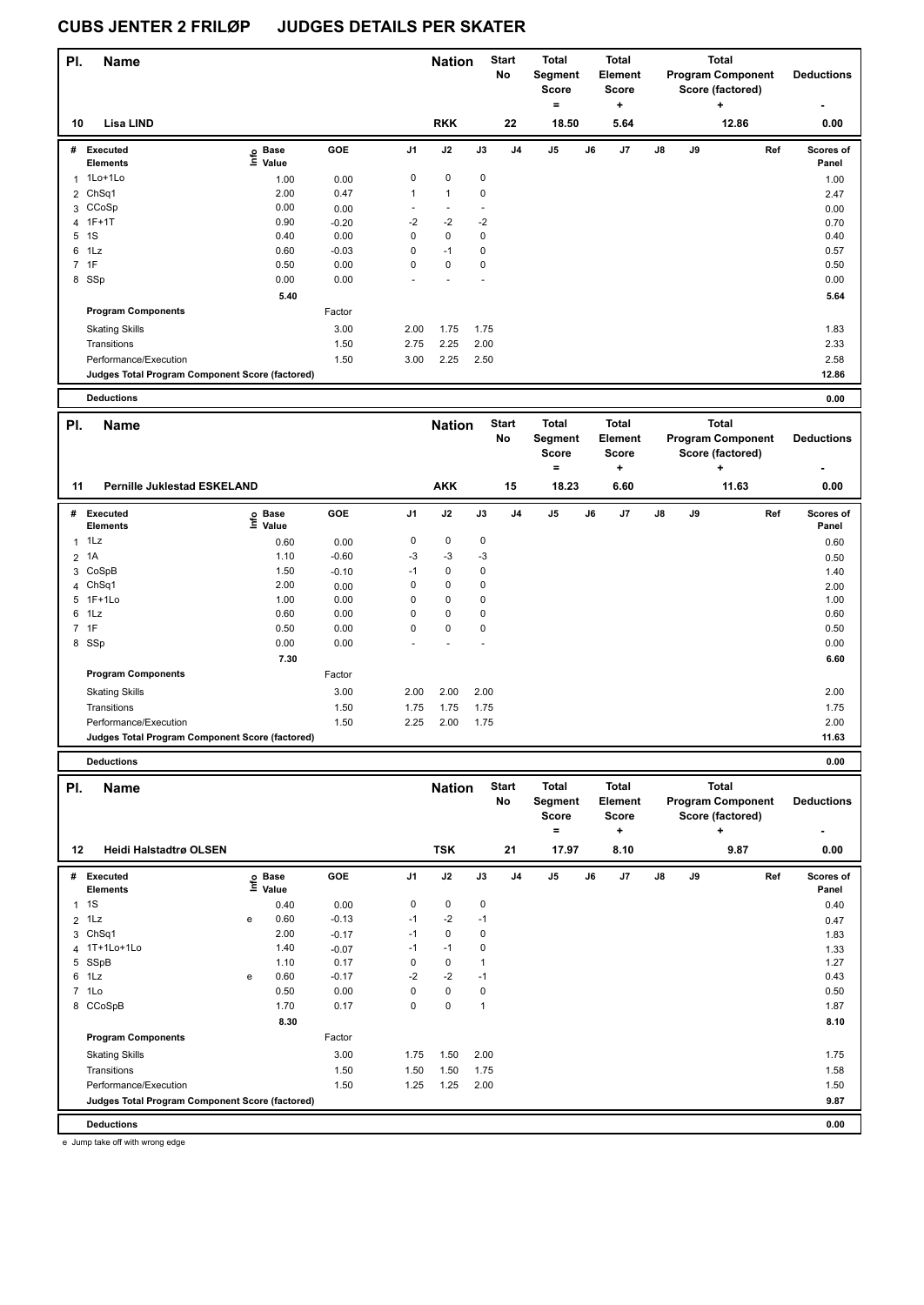| PI.            | <b>Name</b>                                     |                   |         |                | <b>Nation</b> |      | <b>Start</b><br>No | <b>Total</b><br>Segment<br><b>Score</b><br>= |    | <b>Total</b><br>Element<br><b>Score</b><br>÷ |               |    | <b>Total</b><br><b>Program Component</b><br>Score (factored)<br>÷ | <b>Deductions</b>  |
|----------------|-------------------------------------------------|-------------------|---------|----------------|---------------|------|--------------------|----------------------------------------------|----|----------------------------------------------|---------------|----|-------------------------------------------------------------------|--------------------|
| 13             | <b>Sofie ISAKSEN</b>                            |                   |         |                | <b>TSK</b>    |      | 9                  | 17.73                                        |    | 7.34                                         |               |    | 10.39                                                             | 0.00               |
| #              | Executed<br><b>Elements</b>                     | e Base<br>⊆ Value | GOE     | J <sub>1</sub> | J2            | J3   | J <sub>4</sub>     | J <sub>5</sub>                               | J6 | J <sub>7</sub>                               | $\mathsf{J}8$ | J9 | Ref                                                               | Scores of<br>Panel |
| 1              | 1Lo+1Lo+1Lo                                     | 1.50              | 0.00    | 0              | 0             | 0    |                    |                                              |    |                                              |               |    |                                                                   | 1.50               |
| $\overline{2}$ | SSp1                                            | 1.30              | 0.00    | 0              | $\mathbf 0$   | 0    |                    |                                              |    |                                              |               |    |                                                                   | 1.30               |
| 3              | 1F                                              | 0.50              | 0.00    | 0              | $\mathbf 0$   | 0    |                    |                                              |    |                                              |               |    |                                                                   | 0.50               |
|                | 4 1Lz+1T                                        | 1.00              | $-0.03$ | 0              | $-1$          | 0    |                    |                                              |    |                                              |               |    |                                                                   | 0.97               |
|                | 5 ChSq1                                         | 2.00              | 0.00    | 0              | $\mathbf 0$   | 0    |                    |                                              |    |                                              |               |    |                                                                   | 2.00               |
| 6              | 1Lo                                             | 0.50              | 0.00    | 0              | $\mathbf 0$   | 0    |                    |                                              |    |                                              |               |    |                                                                   | 0.50               |
|                | 7 1Lz                                           | 0.60              | $-0.03$ | 0              | $-1$          | 0    |                    |                                              |    |                                              |               |    |                                                                   | 0.57               |
|                | 8 CoSp                                          | 0.00              | 0.00    | ٠              |               |      |                    |                                              |    |                                              |               |    |                                                                   | 0.00               |
|                |                                                 | 7.40              |         |                |               |      |                    |                                              |    |                                              |               |    |                                                                   | 7.34               |
|                | <b>Program Components</b>                       |                   | Factor  |                |               |      |                    |                                              |    |                                              |               |    |                                                                   |                    |
|                | <b>Skating Skills</b>                           |                   | 3.00    | 2.00           | 1.25          | 1.75 |                    |                                              |    |                                              |               |    |                                                                   | 1.67               |
|                | Transitions                                     |                   | 1.50    | 2.25           | 1.50          | 1.75 |                    |                                              |    |                                              |               |    |                                                                   | 1.83               |
|                | Performance/Execution                           |                   | 1.50    | 1.75           | 1.50          | 2.00 |                    |                                              |    |                                              |               |    |                                                                   | 1.75               |
|                | Judges Total Program Component Score (factored) |                   |         |                |               |      |                    |                                              |    |                                              |               |    |                                                                   | 10.39              |
|                | <b>Deductions</b>                               |                   |         |                |               |      |                    |                                              |    |                                              |               |    |                                                                   | 0.00               |

| PI. | <b>Name</b>                                     |                            |            |                | <b>Nation</b> |             | <b>Start</b><br>No | <b>Total</b><br>Segment<br><b>Score</b> |    | <b>Total</b><br>Element<br>Score |               |    | <b>Total</b><br><b>Program Component</b><br>Score (factored) | <b>Deductions</b>         |
|-----|-------------------------------------------------|----------------------------|------------|----------------|---------------|-------------|--------------------|-----------------------------------------|----|----------------------------------|---------------|----|--------------------------------------------------------------|---------------------------|
|     |                                                 |                            |            |                |               |             |                    | $\equiv$                                |    | ٠                                |               |    | ÷                                                            |                           |
| 14  | <b>Ellen LERUM</b>                              |                            |            |                | <b>BKK</b>    |             | 24                 | 17.27                                   |    | 8.27                             |               |    | 9.00                                                         | 0.00                      |
| #   | Executed<br><b>Elements</b>                     | e Base<br>E Value<br>Value | <b>GOE</b> | J <sub>1</sub> | J2            | J3          | J <sub>4</sub>     | J <sub>5</sub>                          | J6 | J7                               | $\mathsf{J}8$ | J9 | Ref                                                          | <b>Scores of</b><br>Panel |
|     | $1.1F+1T$                                       | 0.90                       | 0.00       | 0              | $\pmb{0}$     | 0           |                    |                                         |    |                                  |               |    |                                                              | 0.90                      |
|     | 2 1Lo                                           | 0.50                       | 0.00       | 0              | $\mathbf 0$   | 0           |                    |                                         |    |                                  |               |    |                                                              | 0.50                      |
| 3   | SSpB                                            | 1.10                       | 0.17       | 0              | $\pmb{0}$     |             |                    |                                         |    |                                  |               |    |                                                              | 1.27                      |
|     | 4 ChSq1                                         | 2.00                       | $-0.10$    | $-1$           | $-1$          |             |                    |                                         |    |                                  |               |    |                                                              | 1.90                      |
|     | 5 1Lo+1Lo+1Lo                                   | 1.50                       | $-0.03$    | 0              | $-1$          | 0           |                    |                                         |    |                                  |               |    |                                                              | 1.47                      |
|     | 6 1Lz                                           | 0.60                       | $-0.10$    | $-1$           | $-1$          | $-1$        |                    |                                         |    |                                  |               |    |                                                              | 0.50                      |
|     | 7 CoSpB                                         | 1.50                       | $-0.20$    | $-1$           | $-1$          | 0           |                    |                                         |    |                                  |               |    |                                                              | 1.30                      |
|     | 8 1F                                            | 0.50                       | $-0.07$    | 0              | $-2$          | $\mathbf 0$ |                    |                                         |    |                                  |               |    |                                                              | 0.43                      |
|     |                                                 | 8.60                       |            |                |               |             |                    |                                         |    |                                  |               |    |                                                              | 8.27                      |
|     | <b>Program Components</b>                       |                            | Factor     |                |               |             |                    |                                         |    |                                  |               |    |                                                              |                           |
|     | <b>Skating Skills</b>                           |                            | 3.00       | 1.50           | 1.50          | 1.50        |                    |                                         |    |                                  |               |    |                                                              | 1.50                      |
|     | Transitions                                     |                            | 1.50       | 1.25           | 1.50          | 1.50        |                    |                                         |    |                                  |               |    |                                                              | 1.42                      |
|     | Performance/Execution                           |                            | 1.50       | 1.25           | 1.25          | 2.25        |                    |                                         |    |                                  |               |    |                                                              | 1.58                      |
|     | Judges Total Program Component Score (factored) |                            |            |                |               |             |                    |                                         |    |                                  |               |    |                                                              | 9.00                      |
|     |                                                 |                            |            |                |               |             |                    |                                         |    |                                  |               |    |                                                              |                           |

**Deductions 0.00**

**Name Deductions - Nation** Start Total **Segment Score = Total Element Score + Total Program Component Score (factored) + PI.** Name **Start PI.** Nation Start **No # Executed Elements Base Value GOE J1 J2 J3 J4 J5 J6 J7 J8 J9 Scores of Panel** 1 0.50 0.00 0 0 0 **Ref**  1F 0.50 **Info 15 Hanne HØIVISKELAND BKK 10 17.08 7.33 9.75 0.00** 2 1Lo+1Lo 1.00 -0.07 -1 -1 0 0.93 3 SSpB 1.10 -0.10 -1 0 0 1.00 4 ChSq1 2.00 0.00 0 0 0 2.00 5 1F+1Lo+1T 1.40 -0.17 -1 -3 -1 1.23 6 1S 0.40 0.00 0 0 0 0.40 7 1Lz 0.60 -0.13 -1 -2 -1 0.47 8 USpB 1.00 -0.20 -1 -1 0 0.80  **8.00 7.33 Program Components**  Skating Skills **1.25** 2.00 Factor 3.00 1.50 Transitions 1.50 1.50 1.00 2.25 1.58 Performance/Execution 1.92 1.50 1.75 1.25 2.75 1.92 1.92 1.92 **Deductions 0.00 Judges Total Program Component Score (factored) 9.75**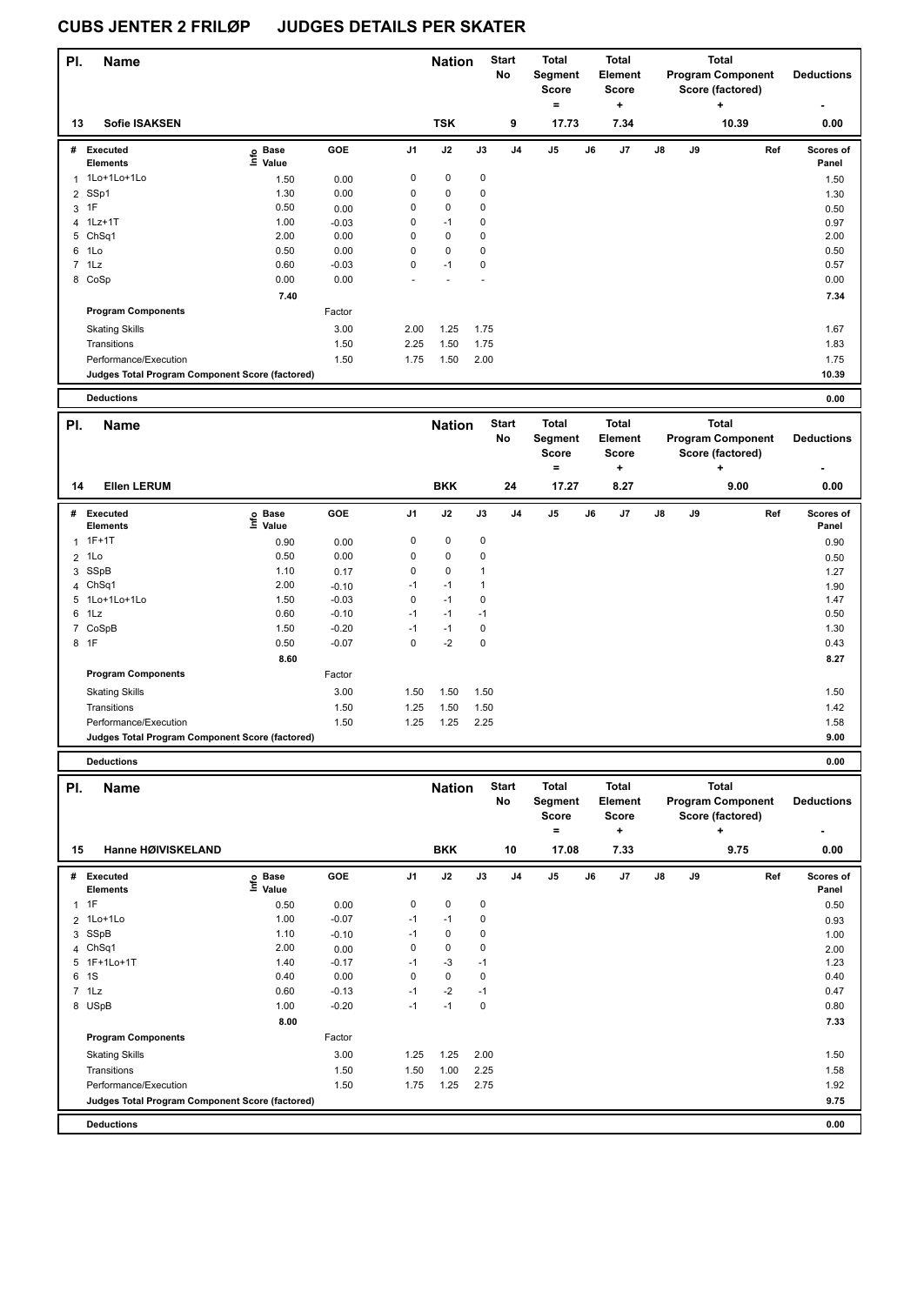| PI.            | <b>Name</b>                                     |                   |         |                | <b>Nation</b> |      | <b>Start</b><br>No | <b>Total</b><br>Segment<br><b>Score</b> |    | <b>Total</b><br>Element<br><b>Score</b> |               |    | <b>Total</b><br><b>Program Component</b><br>Score (factored) | <b>Deductions</b>  |
|----------------|-------------------------------------------------|-------------------|---------|----------------|---------------|------|--------------------|-----------------------------------------|----|-----------------------------------------|---------------|----|--------------------------------------------------------------|--------------------|
|                |                                                 |                   |         |                |               |      |                    | $\equiv$                                |    | ٠                                       |               |    | $\ddot{}$                                                    | ٠                  |
| 16             | <b>Charlotte GJELSVIK</b>                       |                   |         |                | LIL           |      | 6                  | 17.03                                   |    | 5.53                                    |               |    | 11.50                                                        | 0.00               |
| #              | Executed<br><b>Elements</b>                     | e Base<br>⊆ Value | GOE     | J <sub>1</sub> | J2            | J3   | J <sub>4</sub>     | J <sub>5</sub>                          | J6 | J7                                      | $\mathsf{J}8$ | J9 | Ref                                                          | Scores of<br>Panel |
|                | $1$ 1 Lo                                        | 0.50              | 0.00    | 0              | $\mathbf 0$   | 0    |                    |                                         |    |                                         |               |    |                                                              | 0.50               |
|                | 2 1S+1Lo+1T                                     | 1.30              | 0.00    | 0              | $\mathbf 0$   | 0    |                    |                                         |    |                                         |               |    |                                                              | 1.30               |
|                | 3 ChSq1                                         | 2.00              | 0.23    | 0              | $\mathbf{1}$  | 0    |                    |                                         |    |                                         |               |    |                                                              | 2.23               |
|                | 4 CoSp                                          | 0.00              | 0.00    |                |               |      |                    |                                         |    |                                         |               |    |                                                              | 0.00               |
| 5              | 1F                                              | 0.50              | 0.00    | 0              | $\mathbf 0$   | 0    |                    |                                         |    |                                         |               |    |                                                              | 0.50               |
| 6              | $1F+1T$                                         | 0.90              | 0.00    | 0              | $\pmb{0}$     | 0    |                    |                                         |    |                                         |               |    |                                                              | 0.90               |
| $\overline{7}$ | 2S<<                                            | 0.40              | $-0.30$ | $-3$           | $-3$          | $-3$ |                    |                                         |    |                                         |               |    |                                                              | 0.10               |
|                | 8 CSp                                           | 0.00              | 0.00    |                |               |      |                    |                                         |    |                                         |               |    |                                                              | 0.00               |
|                |                                                 | 5.60              |         |                |               |      |                    |                                         |    |                                         |               |    |                                                              | 5.53               |
|                | <b>Program Components</b>                       |                   | Factor  |                |               |      |                    |                                         |    |                                         |               |    |                                                              |                    |
|                | <b>Skating Skills</b>                           |                   | 3.00    | 2.00           | 1.75          | 2.50 |                    |                                         |    |                                         |               |    |                                                              | 2.08               |
|                | Transitions                                     |                   | 1.50    | 1.75           | 1.75          | 2.00 |                    |                                         |    |                                         |               |    |                                                              | 1.83               |
|                | Performance/Execution                           |                   | 1.50    | 1.75           | 1.50          | 1.75 |                    |                                         |    |                                         |               |    |                                                              | 1.67               |
|                | Judges Total Program Component Score (factored) |                   |         |                |               |      |                    |                                         |    |                                         |               |    |                                                              | 11.50              |
|                | <b>Deductions</b>                               |                   |         |                |               |      |                    |                                         |    |                                         |               |    |                                                              | 0.00               |

<< Downgraded jump

| PI. | <b>Name</b>                                     |                                  |         |                | <b>Nation</b>            |      | <b>Start</b><br><b>No</b> | <b>Total</b><br>Segment<br>Score<br>$=$ |    | <b>Total</b><br>Element<br><b>Score</b><br>٠ |               |    | <b>Total</b><br><b>Program Component</b><br>Score (factored)<br>$\ddot{}$ | <b>Deductions</b>         |
|-----|-------------------------------------------------|----------------------------------|---------|----------------|--------------------------|------|---------------------------|-----------------------------------------|----|----------------------------------------------|---------------|----|---------------------------------------------------------------------------|---------------------------|
| 17  | <b>Christine OKSVANG</b>                        |                                  |         |                | <b>RKK</b>               |      | 8                         | 16.58                                   |    | 5.57                                         |               |    | 11.01                                                                     | 0.00                      |
| #   | <b>Executed</b><br><b>Elements</b>              | <b>Base</b><br>e Base<br>≞ Value | GOE     | J <sub>1</sub> | J2                       | J3   | J <sub>4</sub>            | J <sub>5</sub>                          | J6 | J7                                           | $\mathsf{J}8$ | J9 | Ref                                                                       | <b>Scores of</b><br>Panel |
| 1   | 1Lo                                             | 0.50                             | 0.07    | 0              | $\overline{1}$           | 0    |                           |                                         |    |                                              |               |    |                                                                           | 0.57                      |
|     | 2 1S+1T+1T                                      | 1.20                             | 0.00    | 0              | 0                        | 0    |                           |                                         |    |                                              |               |    |                                                                           | 1.20                      |
|     | 3 SSp                                           | 0.00                             | 0.00    | ٠              | $\overline{\phantom{a}}$ |      |                           |                                         |    |                                              |               |    |                                                                           | 0.00                      |
|     | 4 1Lo+1Lo                                       | 1.00                             | 0.00    | 0              | 0                        | 0    |                           |                                         |    |                                              |               |    |                                                                           | 1.00                      |
| 5   | ChSq1                                           | 2.00                             | $-0.17$ | 0              | $-1$                     | 0    |                           |                                         |    |                                              |               |    |                                                                           | 1.83                      |
| 6   | 1F                                              | 0.50                             | 0.00    | 0              | 0                        | 0    |                           |                                         |    |                                              |               |    |                                                                           | 0.50                      |
|     | 7 1S                                            | 0.40                             | 0.07    | 0              | $\overline{1}$           | 0    |                           |                                         |    |                                              |               |    |                                                                           | 0.47                      |
| 8   | CoSp                                            | 0.00                             | 0.00    |                |                          |      |                           |                                         |    |                                              |               |    |                                                                           | 0.00                      |
|     |                                                 | 5.60                             |         |                |                          |      |                           |                                         |    |                                              |               |    |                                                                           | 5.57                      |
|     | <b>Program Components</b>                       |                                  | Factor  |                |                          |      |                           |                                         |    |                                              |               |    |                                                                           |                           |
|     | <b>Skating Skills</b>                           |                                  | 3.00    | 2.00           | 1.75                     | 2.00 |                           |                                         |    |                                              |               |    |                                                                           | 1.92                      |
|     | Transitions                                     |                                  | 1.50    | 1.75           | 1.00                     | 2.00 |                           |                                         |    |                                              |               |    |                                                                           | 1.58                      |
|     | Performance/Execution                           |                                  | 1.50    | 2.00           | 1.50                     | 2.25 |                           |                                         |    |                                              |               |    |                                                                           | 1.92                      |
|     | Judges Total Program Component Score (factored) |                                  |         |                |                          |      |                           |                                         |    |                                              |               |    |                                                                           | 11.01                     |
|     | <b>Deductions</b>                               |                                  |         |                |                          |      |                           |                                         |    |                                              |               |    |                                                                           | 0.00                      |

| PI. | <b>Name</b>                                     |                   |            | <b>Nation</b> |             | <b>Start</b><br>No | <b>Total</b><br>Segment<br><b>Score</b><br>$\equiv$ |       | <b>Total</b><br><b>Element</b><br><b>Score</b><br>٠ |      |               | <b>Total</b><br><b>Program Component</b><br>Score (factored)<br>٠ | <b>Deductions</b><br>٠ |                           |
|-----|-------------------------------------------------|-------------------|------------|---------------|-------------|--------------------|-----------------------------------------------------|-------|-----------------------------------------------------|------|---------------|-------------------------------------------------------------------|------------------------|---------------------------|
| 18  | Jennifer CHAO                                   |                   |            |               | <b>TIN</b>  |                    | $\overline{7}$                                      | 15.81 |                                                     | 5.92 |               |                                                                   | 9.89                   | 0.00                      |
| #   | <b>Executed</b><br><b>Elements</b>              | e Base<br>E Value | <b>GOE</b> | J1            | J2          | J3                 | J <sub>4</sub>                                      | J5    | J6                                                  | J7   | $\mathsf{J}8$ | J9                                                                | Ref                    | <b>Scores of</b><br>Panel |
| 1   | $1F+1T$                                         | 0.90              | 0.00       | 0             | 0           | 0                  |                                                     |       |                                                     |      |               |                                                                   |                        | 0.90                      |
|     | $2$ 1F                                          | 0.50              | 0.00       | 0             | $\mathbf 0$ | 0                  |                                                     |       |                                                     |      |               |                                                                   |                        | 0.50                      |
| 3   | ChSq1                                           | 2.00              | $-0.33$    | $-1$          | 0           | $-1$               |                                                     |       |                                                     |      |               |                                                                   |                        | 1.67                      |
|     | 4 1A                                            | 1.10              | $-0.60$    | -3            | $-3$        | -3                 |                                                     |       |                                                     |      |               |                                                                   |                        | 0.50                      |
|     | 5 CCoSpB                                        | 1.70              | $-0.80$    | $-3$          | $-3$        | $-2$               |                                                     |       |                                                     |      |               |                                                                   |                        | 0.90                      |
| 6   | 1A+SEQ                                          | 0.88              | $-0.13$    | $-1$          | $-1$        | 0                  |                                                     |       |                                                     |      |               |                                                                   |                        | 0.75                      |
|     | 7 LSpB                                          | 1.20              | $-0.50$    | $-2$          | $-2$        | $-1$               |                                                     |       |                                                     |      |               |                                                                   |                        | 0.70                      |
|     |                                                 | 8.28              |            |               |             |                    |                                                     |       |                                                     |      |               |                                                                   |                        | 5.92                      |
|     | <b>Program Components</b>                       |                   | Factor     |               |             |                    |                                                     |       |                                                     |      |               |                                                                   |                        |                           |
|     | <b>Skating Skills</b>                           |                   | 3.00       | 1.75          | 1.75        | 1.50               |                                                     |       |                                                     |      |               |                                                                   |                        | 1.67                      |
|     | Transitions                                     |                   | 1.50       | 1.50          | 1.75        | 1.75               |                                                     |       |                                                     |      |               |                                                                   |                        | 1.67                      |
|     | Performance/Execution                           |                   | 1.50       | 1.50          | 1.50        | 1.75               |                                                     |       |                                                     |      |               |                                                                   |                        | 1.58                      |
|     | Judges Total Program Component Score (factored) |                   |            |               |             |                    |                                                     |       |                                                     |      |               |                                                                   |                        | 9.89                      |
|     | <b>Deductions</b>                               |                   |            |               |             |                    |                                                     |       |                                                     |      |               |                                                                   |                        | 0.00                      |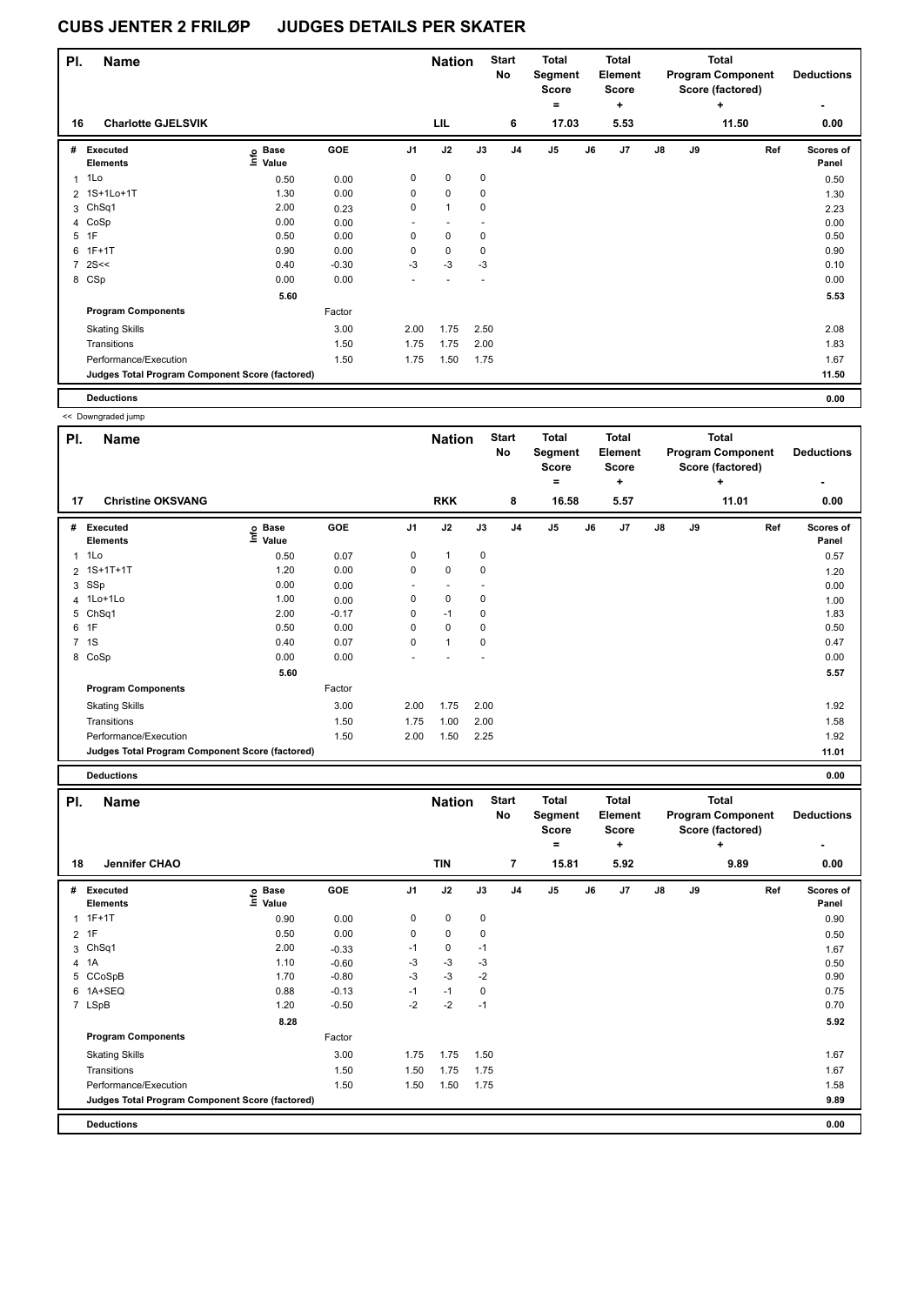| PI. | <b>Name</b>                                     |                                  |            |                | <b>Nation</b> |      | <b>Start</b><br>No | <b>Total</b><br>Segment<br><b>Score</b><br>= |    | <b>Total</b><br>Element<br><b>Score</b><br>٠ |               |    | <b>Total</b><br><b>Program Component</b><br>Score (factored)<br>÷ | <b>Deductions</b>  |
|-----|-------------------------------------------------|----------------------------------|------------|----------------|---------------|------|--------------------|----------------------------------------------|----|----------------------------------------------|---------------|----|-------------------------------------------------------------------|--------------------|
| 19  | <b>Stine MYRMO</b>                              |                                  |            |                | <b>BSK</b>    |      | 13                 | 14.07                                        |    | 6.07                                         |               |    | 8.00                                                              | ٠<br>0.00          |
| #   | Executed<br><b>Elements</b>                     | <b>Base</b><br>o Base<br>⊆ Value | <b>GOE</b> | J <sub>1</sub> | J2            | J3   | J <sub>4</sub>     | J5                                           | J6 | J7                                           | $\mathsf{J}8$ | J9 | Ref                                                               | Scores of<br>Panel |
|     | 1 1S+1Lo+1T                                     | 1.30                             | 0.00       | 0              | $\pmb{0}$     | 0    |                    |                                              |    |                                              |               |    |                                                                   | 1.30               |
|     | 2 1F+1Lo                                        | 1.00                             | $-0.03$    | $-1$           | 0             | 0    |                    |                                              |    |                                              |               |    |                                                                   | 0.97               |
| 3   | 1Lz                                             | 0.60                             | 0.00       | 0              | 0             | 0    |                    |                                              |    |                                              |               |    |                                                                   | 0.60               |
|     | 4 USpB                                          | 1.00                             | $-0.60$    | $-2$           | $-2$          | $-2$ |                    |                                              |    |                                              |               |    |                                                                   | 0.40               |
|     | 5 ChSq1                                         | 2.00                             | $-0.17$    | 0              | $\mathbf 0$   | $-1$ |                    |                                              |    |                                              |               |    |                                                                   | 1.83               |
|     | 6 1Lo                                           | 0.50                             | $-0.03$    | 0              | $-1$          | 0    |                    |                                              |    |                                              |               |    |                                                                   | 0.47               |
|     | 7 1F                                            | 0.50                             | 0.00       | 0              | $\pmb{0}$     | 0    |                    |                                              |    |                                              |               |    |                                                                   | 0.50               |
|     | 8 CoSp                                          | 0.00                             | 0.00       |                |               |      |                    |                                              |    |                                              |               |    |                                                                   | 0.00               |
|     |                                                 | 6.90                             |            |                |               |      |                    |                                              |    |                                              |               |    |                                                                   | 6.07               |
|     | <b>Program Components</b>                       |                                  | Factor     |                |               |      |                    |                                              |    |                                              |               |    |                                                                   |                    |
|     | <b>Skating Skills</b>                           |                                  | 3.00       | 1.50           | 1.50          | 1.00 |                    |                                              |    |                                              |               |    |                                                                   | 1.33               |
|     | Transitions                                     |                                  | 1.50       | 1.25           | 1.50          | 1.00 |                    |                                              |    |                                              |               |    |                                                                   | 1.25               |
|     | Performance/Execution                           |                                  | 1.50       | 1.50           | 1.50          | 1.25 |                    |                                              |    |                                              |               |    |                                                                   | 1.42               |
|     | Judges Total Program Component Score (factored) |                                  |            |                |               |      |                    |                                              |    |                                              |               |    |                                                                   | 8.00               |
|     | <b>Deductions</b>                               |                                  |            |                |               |      |                    |                                              |    |                                              |               |    |                                                                   | 0.00               |

| 0.00 |
|------|
|      |

| PI.            | Name                                            |                            |         |                | <b>Nation</b> |             | <b>Start</b><br>No | <b>Total</b><br>Segment<br><b>Score</b> |    | <b>Total</b><br>Element<br><b>Score</b> |               |    | Total<br><b>Program Component</b><br>Score (factored) | <b>Deductions</b>  |
|----------------|-------------------------------------------------|----------------------------|---------|----------------|---------------|-------------|--------------------|-----------------------------------------|----|-----------------------------------------|---------------|----|-------------------------------------------------------|--------------------|
|                |                                                 |                            |         |                |               |             |                    | $=$                                     |    | ÷                                       |               |    | ÷                                                     | ۰                  |
| 20             | <b>Line Marie RUNDE</b>                         |                            |         |                | <b>LKK</b>    |             | 4                  | 13.99                                   |    | 5.99                                    |               |    | 8.00                                                  | 0.00               |
| #              | Executed<br><b>Elements</b>                     | e Base<br>⊆ Value<br>Value | GOE     | J <sub>1</sub> | J2            | J3          | J <sub>4</sub>     | J <sub>5</sub>                          | J6 | J <sub>7</sub>                          | $\mathsf{J}8$ | J9 | Ref                                                   | Scores of<br>Panel |
| $\mathbf{1}$   | 1Lo                                             | 0.50                       | 0.13    | 1              | $\mathbf{1}$  | 0           |                    |                                         |    |                                         |               |    |                                                       | 0.63               |
|                | 2 CSpB                                          | 1.10                       | $-0.40$ | $-1$           | $-2$          | $-1$        |                    |                                         |    |                                         |               |    |                                                       | 0.70               |
|                | 3 1W+1Lo                                        | 0.80                       | 0.00    | 0              | 0             | $\mathbf 0$ |                    |                                         |    |                                         |               |    |                                                       | 0.80               |
| $\overline{4}$ | 1Lz                                             | 0.60                       | $-0.07$ | 0              | $-1$          | $-1$        |                    |                                         |    |                                         |               |    |                                                       | 0.53               |
| 5              | $1$ Lo $+1$ Lo                                  | 1.00                       | 0.00    | 0              | 0             | $\mathbf 0$ |                    |                                         |    |                                         |               |    |                                                       | 1.00               |
| 6              | 1F                                              | 0.50                       | 0.00    | $\Omega$       | $\Omega$      | $\mathbf 0$ |                    |                                         |    |                                         |               |    |                                                       | 0.50               |
| $\overline{7}$ | ChSq1                                           | 2.00                       | $-0.17$ | $-1$           | 0             | $\mathbf 0$ |                    |                                         |    |                                         |               |    |                                                       | 1.83               |
|                | 8 SSp                                           | 0.00                       | 0.00    |                |               |             |                    |                                         |    |                                         |               |    |                                                       | 0.00               |
|                | 9 1S*+1Lo*                                      | 0.00                       | 0.00    |                |               |             |                    |                                         |    |                                         |               |    |                                                       | 0.00               |
|                |                                                 | 6.50                       |         |                |               |             |                    |                                         |    |                                         |               |    |                                                       | 5.99               |
|                | <b>Program Components</b>                       |                            | Factor  |                |               |             |                    |                                         |    |                                         |               |    |                                                       |                    |
|                | <b>Skating Skills</b>                           |                            | 3.00    | 1.50           | 1.50          | 0.75        |                    |                                         |    |                                         |               |    |                                                       | 1.25               |
|                | Transitions                                     |                            | 1.50    | 1.00           | 1.75          | 1.00        |                    |                                         |    |                                         |               |    |                                                       | 1.25               |
|                | Performance/Execution                           |                            | 1.50    | 1.75           | 2.00          | 1.00        |                    |                                         |    |                                         |               |    |                                                       | 1.58               |
|                | Judges Total Program Component Score (factored) |                            |         |                |               |             |                    |                                         |    |                                         |               |    |                                                       | 8.00               |
|                | <b>Deductions</b>                               |                            |         |                |               |             |                    |                                         |    |                                         |               |    |                                                       | 0.00               |

\* Invalid element

| PI.            | Name                                            |      |                      |         |                | <b>Nation</b> |             | <b>Start</b><br>No | Total<br>Segment<br><b>Score</b> |    | <b>Total</b><br>Element<br><b>Score</b> |    |    | <b>Total</b><br><b>Program Component</b><br>Score (factored) | <b>Deductions</b>         |
|----------------|-------------------------------------------------|------|----------------------|---------|----------------|---------------|-------------|--------------------|----------------------------------|----|-----------------------------------------|----|----|--------------------------------------------------------------|---------------------------|
| 21             | <b>Aurora HOLDEN</b>                            |      |                      |         |                | <b>GKK</b>    |             | 18                 | $=$<br>13.81                     |    | ÷<br>6.80                               |    |    | ÷<br>7.01                                                    | ٠<br>0.00                 |
|                |                                                 |      |                      |         |                |               |             |                    |                                  |    |                                         |    |    |                                                              |                           |
| #              | Executed<br><b>Elements</b>                     | Info | <b>Base</b><br>Value | GOE     | J <sub>1</sub> | J2            | J3          | J <sub>4</sub>     | J <sub>5</sub>                   | J6 | J7                                      | J8 | J9 | Ref                                                          | <b>Scores of</b><br>Panel |
| 1              | 1Lo+1Lo                                         |      | 1.00                 | $-0.03$ | 0              | $-1$          | 0           |                    |                                  |    |                                         |    |    |                                                              | 0.97                      |
| $\overline{2}$ | 1Lz                                             |      | 0.60                 | $-0.27$ | $-2$           | $-3$          | $-3$        |                    |                                  |    |                                         |    |    |                                                              | 0.33                      |
| 3              | 1S                                              | e    | 0.40                 | 0.00    | 0              | $\mathbf 0$   | 0           |                    |                                  |    |                                         |    |    |                                                              | 0.40                      |
|                | 4 1F+1Lo                                        |      | 1.00                 | 0.00    | 0              | $\mathbf 0$   | 0           |                    |                                  |    |                                         |    |    |                                                              | 1.00                      |
|                | 5 USpB                                          |      | 1.00                 | $-0.10$ | $-1$           | $\mathbf 0$   | 0           |                    |                                  |    |                                         |    |    |                                                              | 0.90                      |
|                | 6 ChSq1                                         |      | 2.00                 | $-0.50$ | $-1$           | $-1$          | $-1$        |                    |                                  |    |                                         |    |    |                                                              | 1.50                      |
| $\overline{7}$ | SSp1                                            |      | 1.30                 | $-0.10$ | 0              | $-1$          | 0           |                    |                                  |    |                                         |    |    |                                                              | 1.20                      |
|                | 8 1F                                            |      | 0.50                 | 0.00    | 0              | $\mathbf 0$   | $\mathbf 0$ |                    |                                  |    |                                         |    |    |                                                              | 0.50                      |
|                |                                                 |      | 7.80                 |         |                |               |             |                    |                                  |    |                                         |    |    |                                                              | 6.80                      |
|                | <b>Program Components</b>                       |      |                      | Factor  |                |               |             |                    |                                  |    |                                         |    |    |                                                              |                           |
|                | <b>Skating Skills</b>                           |      |                      | 3.00    | 1.25           | 1.00          | 1.25        |                    |                                  |    |                                         |    |    |                                                              | 1.17                      |
|                | Transitions                                     |      |                      | 1.50    | 1.00           | 1.25          | 1.00        |                    |                                  |    |                                         |    |    |                                                              | 1.08                      |
|                | Performance/Execution                           |      |                      | 1.50    | 1.25           | 1.25          | 1.25        |                    |                                  |    |                                         |    |    |                                                              | 1.25                      |
|                | Judges Total Program Component Score (factored) |      |                      |         |                |               |             |                    |                                  |    |                                         |    |    |                                                              | 7.01                      |
|                | <b>Deductions</b>                               |      |                      |         |                |               |             |                    |                                  |    |                                         |    |    |                                                              | 0.00                      |

e Jump take off with wrong edge